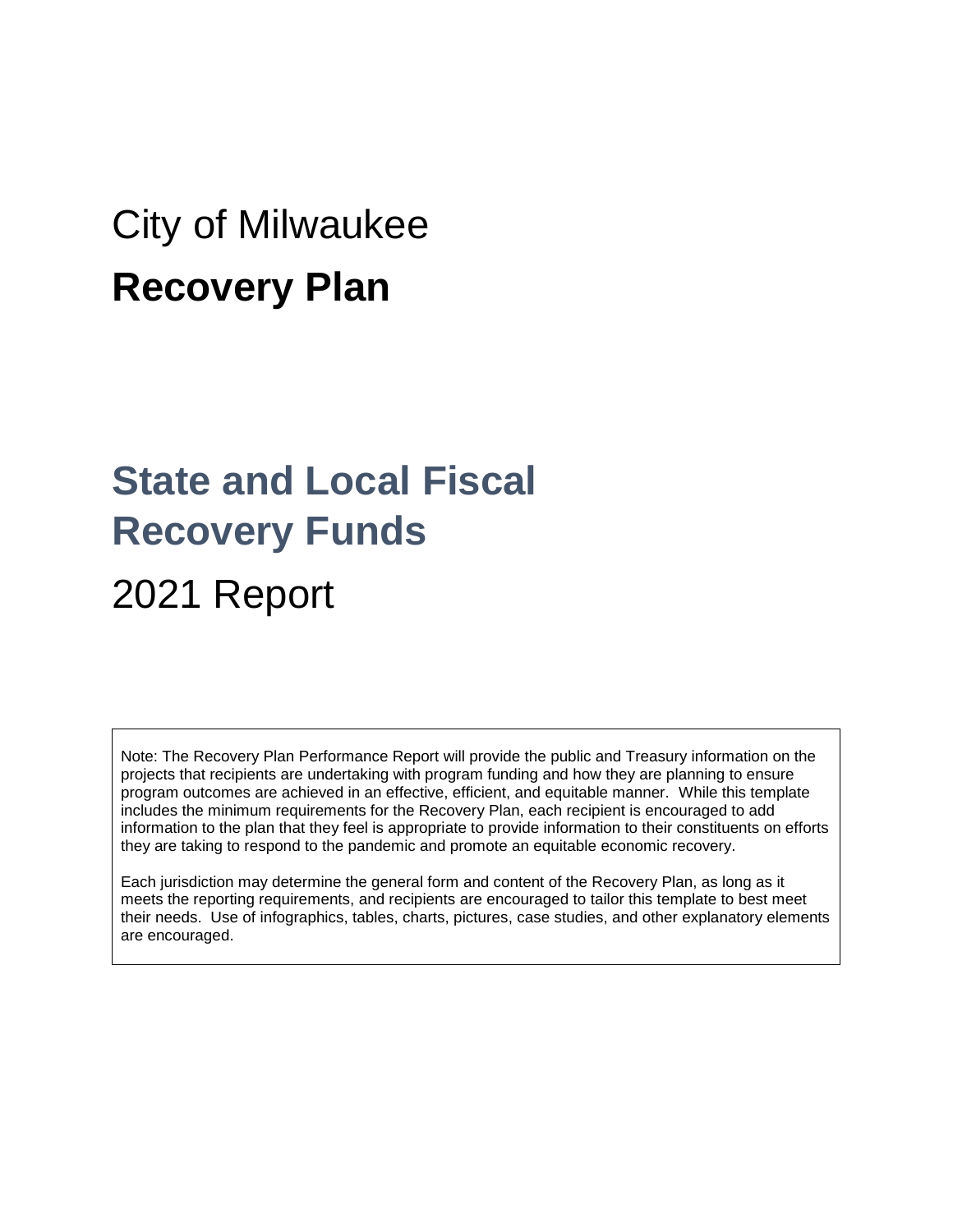### **City of Milwaukee**

### 2021 Recovery Plan

## **Table of Contents**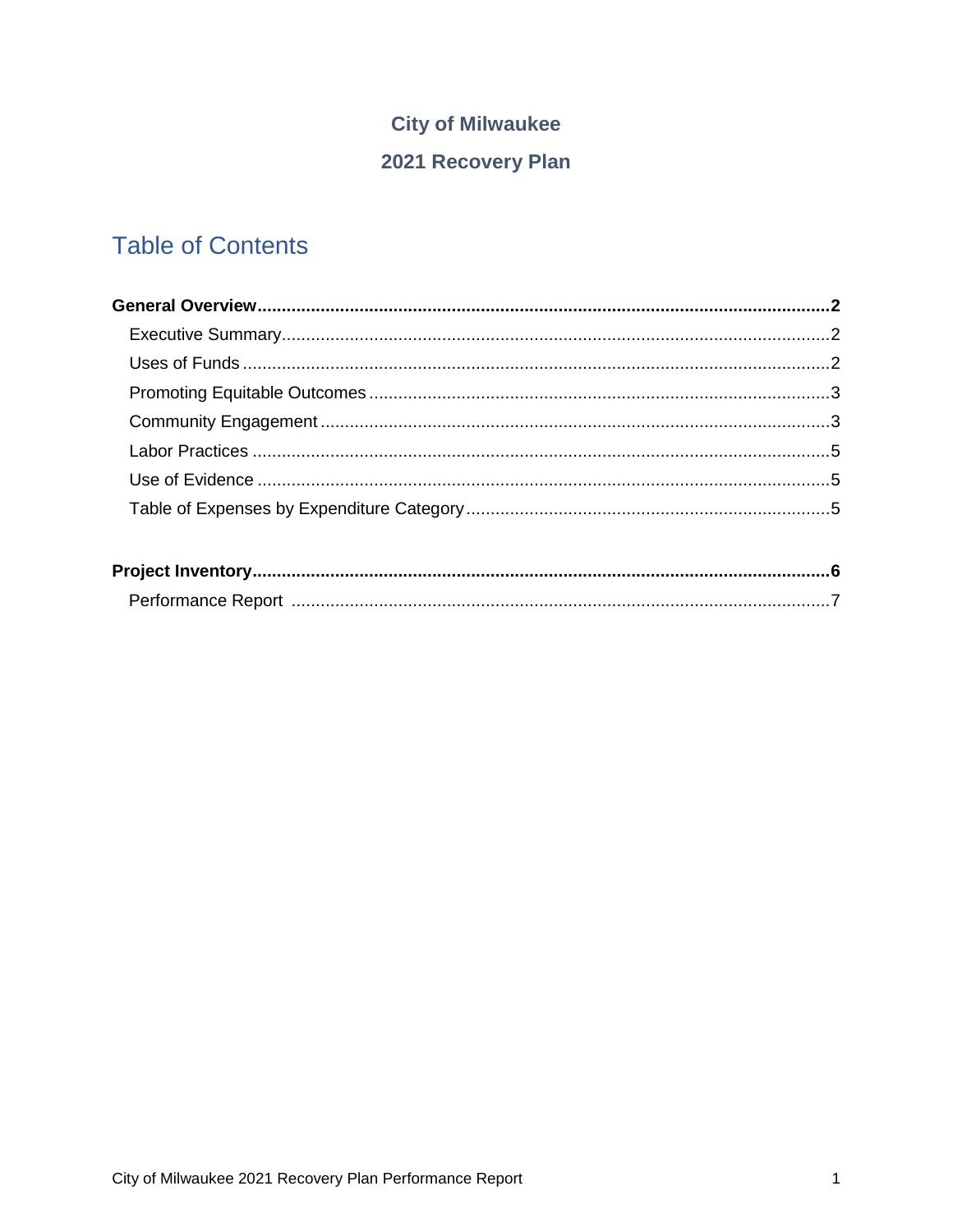#### GENERAL OVERVIEW

#### **Executive Summary**

The City of Milwaukee has been awarded \$394.2 million in the Local Fiscal Recovery Fund (LFRF) under the American Rescue Plan (ARP). In May 2021, the City received \$197.1 million in its first LFRF payment.

The City of Milwaukee has not yet adopted a formal plan for the use of the LFRF funds. Use of LFRF funds requires adoption of legislative authorization through a resolution. In June 2021, The Mayor and Common Council have authorized one LFRF funded project, a \$3.8 million Earn and Learn Program, a program that provides employment training and opportunities to disadvantaged minority and low-income youth. Subsequently, Mayor Tom Barrett released a Milwaukee Recovery and Resilience Plan on July 13, 2021. This plan proposed allocating approximately \$93 million of the initial \$197.1 million LFRF award. This plan will be reviewed by the Milwaukee Common Council's Finance and Personnel Committee on September 2, 2021.

The Mayor's Recovery and Resilience Plan proposes allocating the following uses to promote a response to the pandemic and economic recovery:

- \$13.8 million for employment and job training, including connecting unemployed and lowwage workers with jobs;
- \$30.4 million for affordable and sustainable housing, including affordable housing projects, energy efficiency upgrades, and right to counsel to prevent evictions;
- \$12.6 million for public health and pandemic response, including support of vaccinations;
- \$10 million for small business and economic development, including grants to help businesses recover from the pandemic;
- \$6.6 million for community and neighborhood health, including violence prevention projects;
- \$1.5 million for early childhood education; and
- \$18.2 million for core city services, including medical services, street lighting repairs, and traffic safety improvements.

As stated, a comprehensive plan authorizing projects has not yet been approved. Once this plan is approved and projects are funded, reporting on progress toward key outcome goals as well as challenges and opportunities will begin.

#### **Uses of Funds**

The City of Milwaukee has not yet adopted a formal plan for the use of the LFRF funds. Use of LFRF funds requires adoption of legislative authorization through a resolution. In June 2021, The Mayor and Common Council have authorized one LFRF funded project, a \$3.8 million Earn and Learn Program, a program that provides employment training and opportunities to disadvantaged minority and low-income youth. While Mayor Tom Barrett released a Milwaukee Recovery and Resilience Plan on July 13, 2021 that proposed allocating \$93 million of LFRF funds, this plan has not been approved by the Common Council. The Common Council will be reviewing the Mayor's Plan at a public meeting on September 2, 2021, and it is anticipated that the Mayor and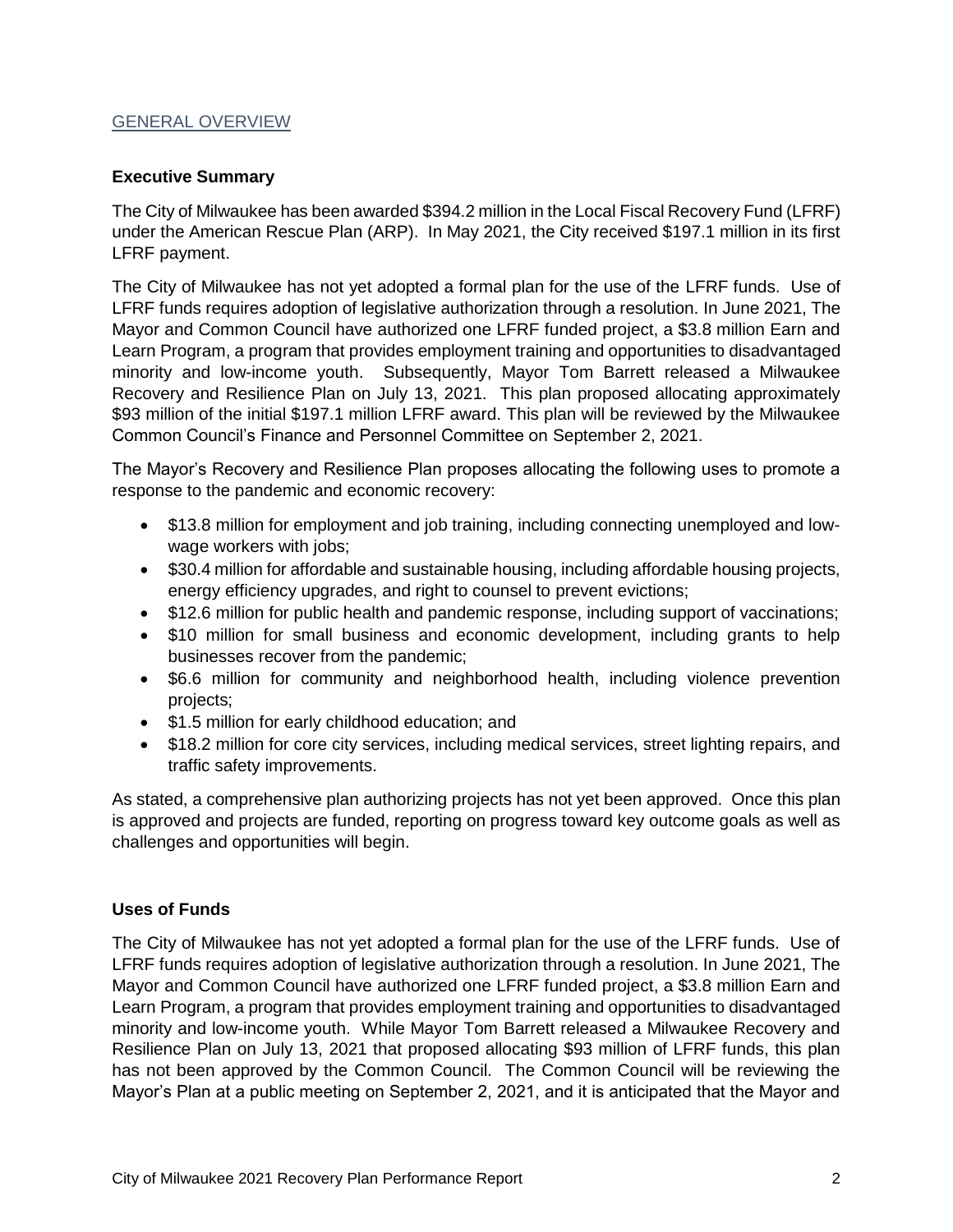Council will adopt a comprehensive plan that allocated available LFRF funds to projects and authorizes expenditures before the end of 2021.

Once this plan is approved and projects are funded, future reports will provide detailed descriptions of Milwaukee's intended and actual use of the LFRF funds, including how this will support a strong and equitable recovery from the COVID-19 pandemic and economic downturn; the strategies to maximize programmatic impact and effective, efficient and equitable outcomes; and how the LFRF projects will support communities and individuals in Milwaukee

As of the date of this report, one project has been approved. The project is Earn and Learn and it promotes the Negative Economic Impacts expenditure category (EC 2). The Earn and Learn program was allocated \$3.8 million. The Earn and Learn program aligns with the intent and priorities of the American Rescue Plan by serving as a neighborhood stabilization effort for underserved communities and providing employment opportunities for those who have been most adversely affected by the COVID-19 public health emergency. Earn and Learn is a long-standing summer youth employment program in Milwaukee that is administered by Employ Milwaukee, the federally funded workforce development agency for Milwaukee. The Earn and Learn program has established partnerships with organizations working in the most underserved and economically disadvantaged communities, and these organizations conduct outreach and provide work sites for program participants. The Earn and Learn program will mitigate the economic disruption from the COVID-19 public health emergency by providing job training and assistance to disadvantaged minority and low-income youth. Participants are provided work experience along with job readiness training and enrichment workshops. The goal is to positively impact youth unemployment and youth living below the poverty line.

#### **Promoting Equitable Outcomes**

As noted, the City of Milwaukee has not yet adopted a formal plan for the use of the LFRF funds. Once this plan is approved and projects are funded, future reports will provide detailed descriptions of efforts and intended outcomes to promote equity.

The one LFRF project that has been approved, the \$3.8 million Earn and Learn project, is intended to promote equity. This project is in the Negative Economic Impacts expenditure category (EC 2) and provides job training assistance to disadvantaged youth who lack access to jobs and economic opportunities. The project is intended to positively impact youth employment rates for youth of color ages 14 – 24 and to positively impact workforce skills of youth of color ages 14 – 24. The project does this by providing direct work experience for several weeks and supplanting this work experience with professional development and job readiness skill workshops and enrichment activities.

The Earn and Learn project is targeted to traditionally marginalized communities. The project is designed to provide assistance to disadvantaged youth of color in Milwaukee.

#### **Community Engagement**

The City of Milwaukee will receive a total of \$394 million in federal assistance through the LFRF to help recover from the COVID-19 pandemic, and public input will help determine how this money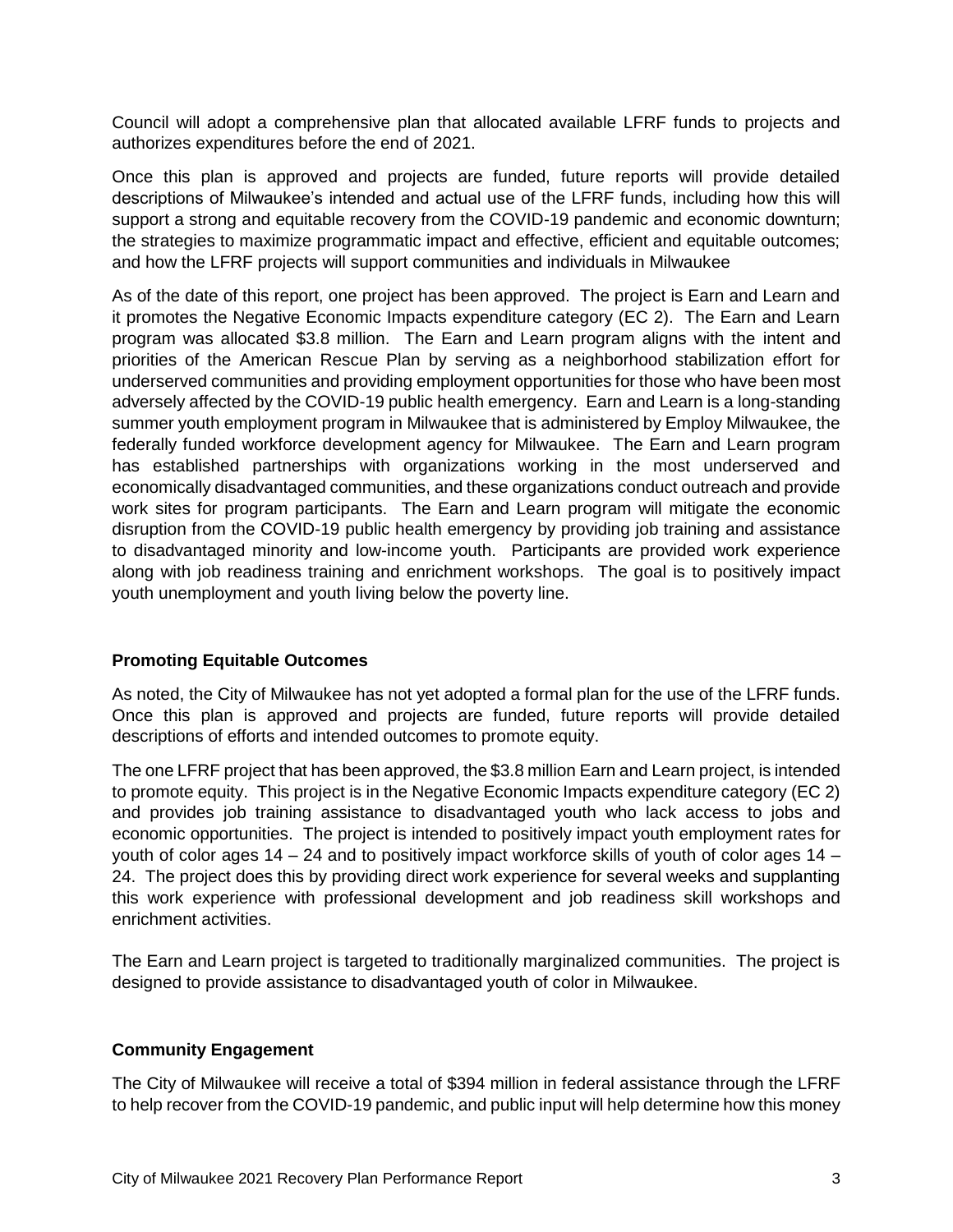is spent. The City is incorporating input from the community through a variety of methods in its ARP planning process.

The City has held several public meetings to both inform the public and to get public input.

The Mayor held a virtual public information session on the American Rescue Plan, including a discussion of priorities for funding and how ARP can positively impact Milwaukee on May 12.

Several elected officials held a MKE Virtual Collaborative Urban Investment Town Hall Meeting on May 17 with residents to help prioritize priorities for investment and rebuilding relative to the American Rescue Plan.

The Common Council's Finance and Personnel Committee held a special public hearing on May 26 to provide an overview of the American Rescue Plan and providing the opportunity for the public to make comments on the allocation and distribution of ARP funds.

A bilingual information and listening session on ARP was held on May 27. This provided an opportunity for the public to join a virtual meeting with several elected officials to provide input and discuss priorities for use of the ARP funds.

A public meeting on the Mayor's proposed Recovery and Resilience Plan to allocate \$93 million of the ARP funds was held on July 19.

A public webinar on the American Rescue Plan to discuss the Mayor's proposed Recovery and Resilience Plan and potential use of the entire \$197.1 million initial LFRF award was held on August 19.

The City launched an online survey in early June to get public input on how the City should prioritize spending the ARP funds. The survey is available at: [https://engagemke.com/arp/survey\\_english/](https://engagemke.com/arp/survey_english/)

The survey is provided in English, Spanish and Hmong. The survey asks respondents to select priority areas for spending and to identify other potential uses of the ARP funds. The survey results will be used in the City's ARP planning process and inform the City's use of the funds.

In order to ensure that ARP related information is accessible to the public, the City established a website for ARP, located here: <https://city.milwaukee.gov/ARPA>

The website includes a link to the American Rescue Plan public survey referenced above, enabling residents to provide input on preferences for using ARP funds. The website also includes an expenditure dashboard. The dashboard is in the process of being completed and will allow residents to track how the City is expending ARP funds.

The website also includes information on new developments and updates related to ARP, and provides information and links on how residents and businesses can access assistance under the American Rescue Plan.

The City recognizes the historic significance of the American Rescue Plan and is engaging a consultant to assist with community engagement. The City issued an RFP to solicit proposals from vendors and selected a vendor to work in collaboration with the City to raise awareness about ARP among historically underserved residents, seek their input on what they view should be ARP funding priorities, and report on their activities and findings to the community, the Mayor, and the Common Council. Services to be provided by the vendor include: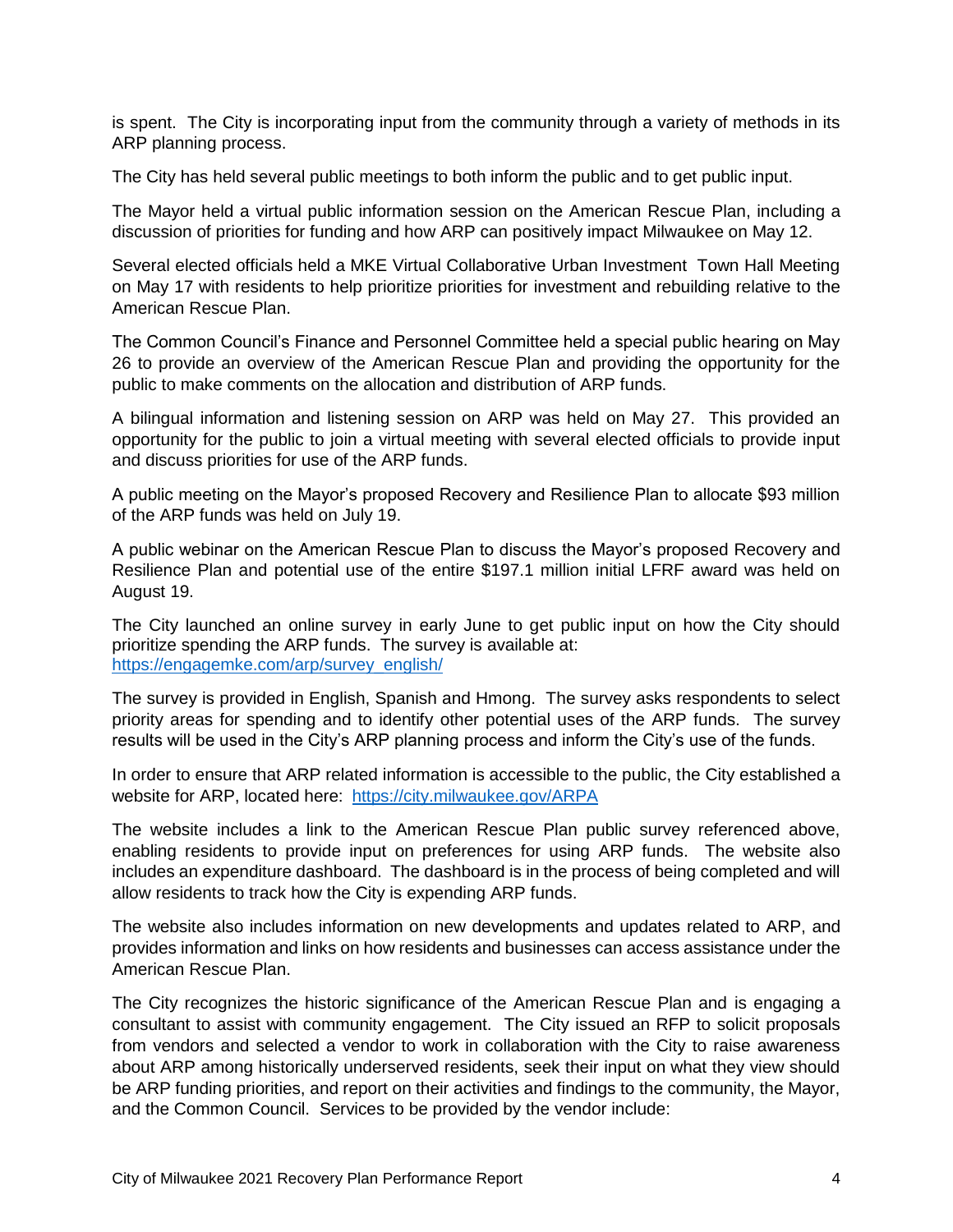- Developing and implementing an inclusive plan to educate historically underserved residents on ARP and seek their input on priorities for funding
- Collect demographic information on residents engaged
- Establish a process to analyze both qualitative and quantitative data gathers
- Create a comprehensive report of the project, key findings and conclusions reached
- Present information to the community, Mayor and the Common Council.

Working with an experience consultant will allow the City to expand its outreach efforts, improve public awareness, and expand the input of residents on funding priorities.

One project included in the Mayor's proposed Recovery and Resilience Plan is \$600,000 for language translation services to ensure that informational bulletins and City web pages are translated for all residents, with particular concern for Hispanic and Hmong communities. One goal is to provide City web pages in multiple languages to better service non-English speaking residents and customers. Improving access to City information and services online in their native languages gives non-English speaking residents more equitable access to City government. Another goal is to ensure that non-English speaking City license holders receive accurate and contextual translation of licensing rules and regulations, and that health and public works related information is available in accurate translations. If this project is approved, it will help reduce barriers to services for traditionally underserved groups.

#### **Labor Practices**

No infrastructure projects under Expenditure Category 5 have been approved. If infrastructure projects are approved in the future, reporting on workforce practices will be included in future reports.

#### **Use of Evidence**

The City of Milwaukee has not yet adopted a formal plan for the use of the LFRF funds. Once this plan is approved and projects are funded, future reports will identify how funds are being used for evidence-based interventions and/or if projects are being evaluated through rigorous program evaluations that are designed to build evidence.

#### **Table of Expenses by Expenditure Category**

Once the Mayor and Common Council approve LFRF projects, the Table of Expenses by Expenditure Category will be completed and submitted in future reports. As of the date of this report, one project has been approved and has expenditures. Expenditures for this project are reported below.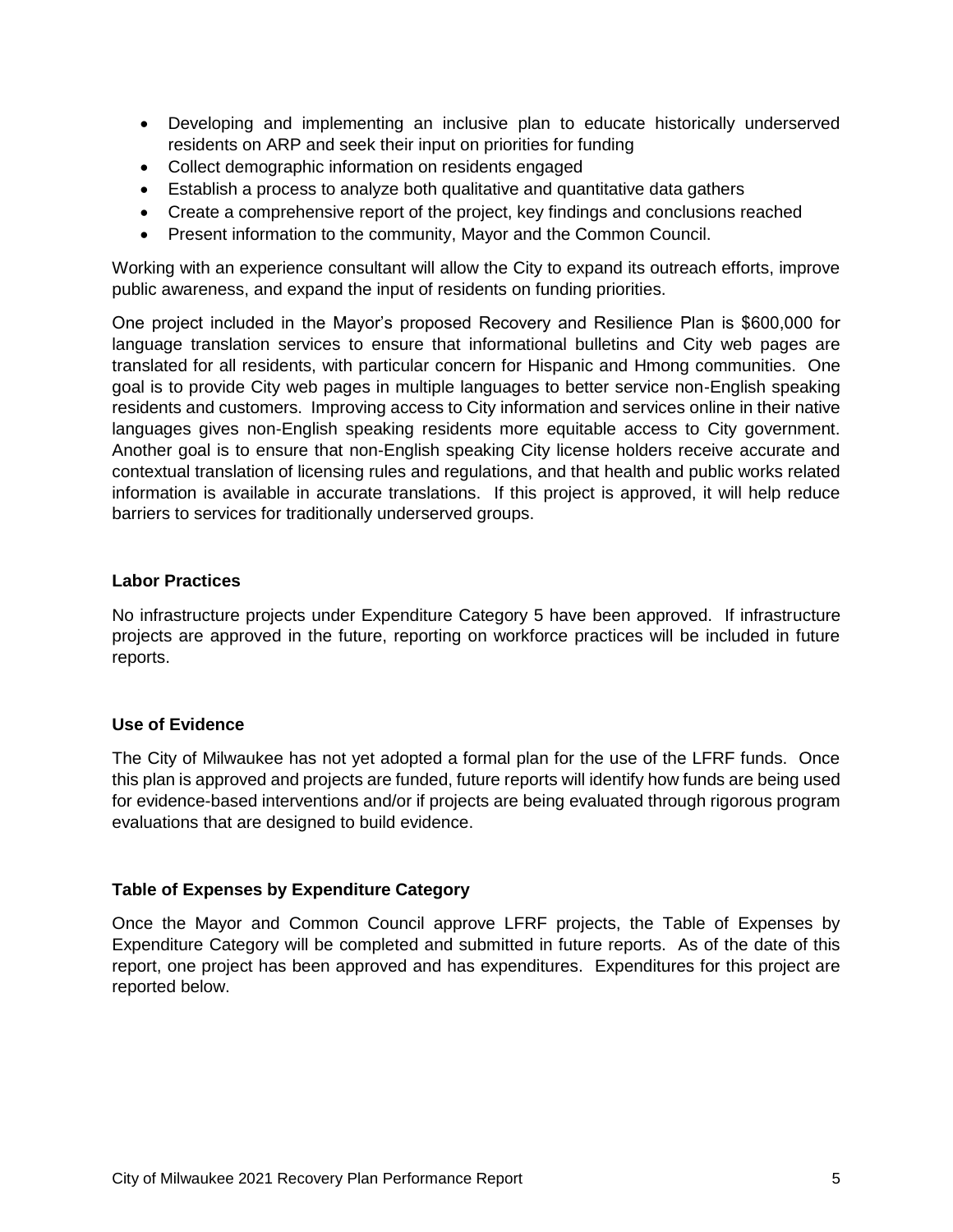|                | <b>Category</b>                                                                                                        | <b>Cumulative</b><br>expenditures<br>to date $($)$ | <b>Amount spent</b><br>since last<br><b>Recovery Plan</b> |
|----------------|------------------------------------------------------------------------------------------------------------------------|----------------------------------------------------|-----------------------------------------------------------|
| 1              | <b>Expenditure Category: Public Health</b>                                                                             |                                                    |                                                           |
| 2              | <b>Expenditure Category: Negative Economic</b><br>Impacts                                                              |                                                    |                                                           |
| 2.7            | Job Training Assistance (e.g., Sectoral job-<br>training, Subsidized Employment, Employment<br>Supports or Incentives) | \$2,057,400.62                                     | \$2,057,400.62                                            |
| 3              | <b>Expenditure Category: Services to</b><br>Disproportionately Impacted Communities                                    |                                                    |                                                           |
| $\overline{4}$ | Expenditure Category: Premium Pay                                                                                      |                                                    |                                                           |
| 5              | <b>Expenditure Category: Infrastructure</b>                                                                            |                                                    |                                                           |
| 6              | Expenditure Category: Revenue Replacement                                                                              |                                                    |                                                           |
| $\overline{7}$ | Administrative and Other                                                                                               |                                                    |                                                           |

#### Project Inventory

The City of Milwaukee has not yet adopted a formal plan for the use of the LFRF funds. Once this plan is approved and projects are funded, future reports will provide detailed descriptions of each project that is undertaken.

As of the date of this report, one project has been approved and has expenditures. A description of this project is reported below.

Project [RG1]: Earn and Learn Funding amount: \$3,800,000 Project Expenditure Category: 2.7, Job Training Assistance

#### Project Overview

- The Earn and Learn project is a summer youth employment program administered by Employ Milwaukee, the federally funded workforce development agency for Milwaukee. The project has partnerships with organizations that conduct outreach and provide work sites for participants. The project provides job training assistance to disadvantaged youth who lack access to jobs and economic opportunities. The project is intended to positively impact youth employment rates for youth of color ages 14 – 24 and to positively impact workforce skills of youth of color ages 14 – 24. The project does this by providing direct work experience for several weeks and supplanting this work experience with professional development and job readiness skill workshops and enrichment activities.
- [https://www.employmilwaukee.org/Employ-Milwaukee/Programs--Services/Job-](https://www.employmilwaukee.org/Employ-Milwaukee/Programs--Services/Job-Placement/Earn--Learn-Summer-Youth-Employment.htm)[Placement/Earn--Learn-Summer-Youth-Employment.htm](https://www.employmilwaukee.org/Employ-Milwaukee/Programs--Services/Job-Placement/Earn--Learn-Summer-Youth-Employment.htm)